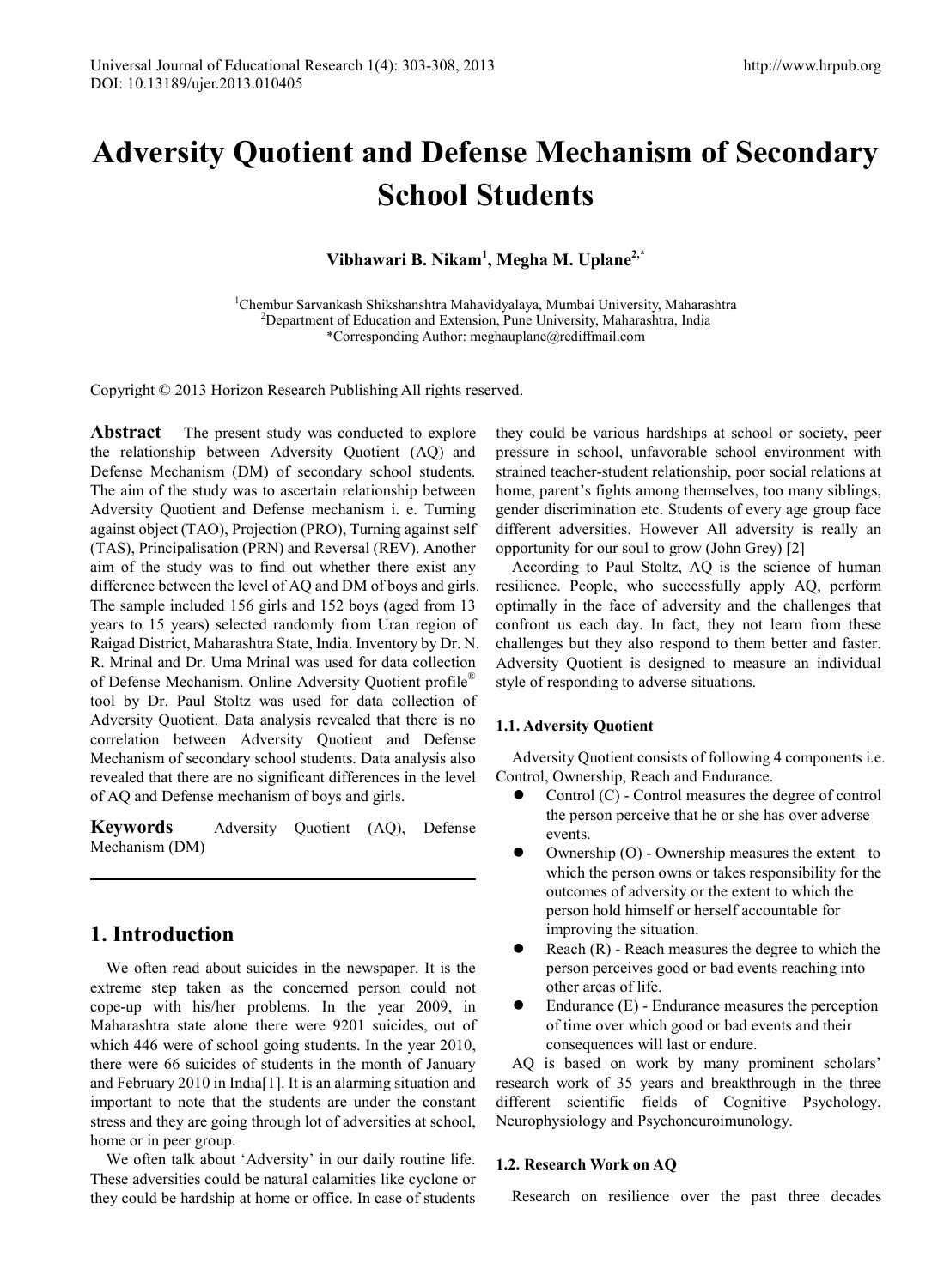examines a wide range of psychosocial correlates of, and contributors to, this trait. Some explanatory models have been derived but the biological contributors to, or correlates of, competent functioning despite the experience of adversity have not received attention.

Curtis and Cicchetti (2003) [3] in their paper 'Moving research on resilience into the 21<sup>st</sup> century: Theoretical and methodological considerations in examining the biological contributors to resilience' provide a preliminary theoretical framework and outline of empirical strategies for studying resilience at a biological level. The paper discusses the likely relation of several areas of brain and biological functioning with resilience, including emotion, cognition, neuroendocrine and immune functioning, and genetics. The aim is to understand the implications of the biological perspective on resilience for preventive interventions. The studies above have tried to find significant correlation between resilience or AQ and a variety of other constructs. The studies show significant correlations between Adversity Quotient and resilience and the development of personality, job performance, organizational commitment, and retention, tendency to self-enhancement, school performance, and school culture/climate. Studies suggest that different coping styles operate for different personality types. Low resilience correlates significantly with depression, and vicarious truamatization .an important message from the researches is the finding of high correlation between resilience and the finding of meaning in adversity.

#### **1.3. Defense Mechanism**

Defense Mechanism is Psychological device to maintain mental health of an individual. Their use if made sparingly can save the individual from being mentally unbalanced and maladjusted but if their use is made too frequently, so that they become a sort of habitual behavior, then they become dangerous and may lead to serious mental complications. These are just like medicines only the proper quantity of dose is beneficial. Taking too much of a medicine and becoming addicted to a medicine may lead to a serious consequences.

G. F. Vaillant [4] categorized defenses into 4 levels as mentioned below:

- Level 1 Defenses: Psychotic defenses i.e. psychotic denial, delurional projection etc.
- Level 2 Defenses: Immature defense i.e. fantasy, projection, passive aggression, acting out etc.
- Level 3 Defenses: Neurotic defenses i.e. intellectualization, reaction formation, dissociation, displacement and repression etc.
- Level 4 Defenses: Mature defenses i. e. humor, sublimation, suppression, altruism, anticipation etc.

#### **1.4. Research Work on Defense Mechanisms**

Gleser and Thilevich [5] worked on classification of defense mechanism. They grouped the defenses into 5 categories TAO, PRO, PRN, PRN and REV i.e. Turning against object, Projection, Principalisation , Turning against self and Reversal respectively.

A study of the existing literature found consistent evidence that the use of defense of denial was more characteristic of young children than of older children or adolescent.(Glasberg &Aboud 1987, Hill and Sarason 1966, Smith and Dinielsson (1977) Smith and Rossman (1986).

In an early study using the DMI as the measure to assess defense use or comparison of a younger adolescent group (mean age  $= 14$  years) an older group (mean age  $= 16$  years) failed to show differences in defense choice (Cramer 1979) possible relations between adolescent developmental level and DMI defense choice was then approached in a different manner by levit (1993) who reasoned that adolescent development differences in defense use might be easier to discover if the index of development were based on level of ego maturity rather than chronological age. Accordingly the DMI scores of 66 adolescents, age 14-19 years were related to level of ego development, as assessed by Loevinger's sentence completion test (loevinger wesster, 1970). The result indicated that adolescent level of ego development was negatively correlated with the choice of turning against the object (TAO), and positively correlated with reversal (REV) and turning against the subject (TAS), the latter relation being due primarily to the girls in the sample. The result with projection and principalisation (PRN) i.e isolation, intellectualization and rationalization were not significant.

A conceptually similar study was carried out by Evans and Seaman based on the DSQ 78, adolescents were divided into 2 groups 'mature and immature "defense users. The mature group showed greater ability to differentiate among various domains of their self-concept (e.g patent relationship peer acceptance, athletics and scholastic ability, romantic relationship , friendship, physical appearance.) suggesting a higher developmental level in the adolescent who used more mature defense. The immature groups showed less differentiation among the various domains of the self-concept, suggested a kind of developmental delay. Although these finding do demonstrate a relationship between defense choice and level of ego development, they do not address the issue of whether adolescent defense use change with age. This question of change was investigated in a sample of 516 finish adolescent (Tuulio–Henriksson, Poikoainen, Aaltro-setala and Lonnquvist 1997) using the DSQ-72 these young men and women were assessed for defense use at age 16 years again at age 21 years, the result indicated an increase in scores on the maturity scale and decrease on both the immature and neurotic scale [6]

The present study investigated the relationship between Adversity Quotient and Defense Mechanism of secondary school students.

## **2. Research Methodology**

**2.1. Objectives of the study**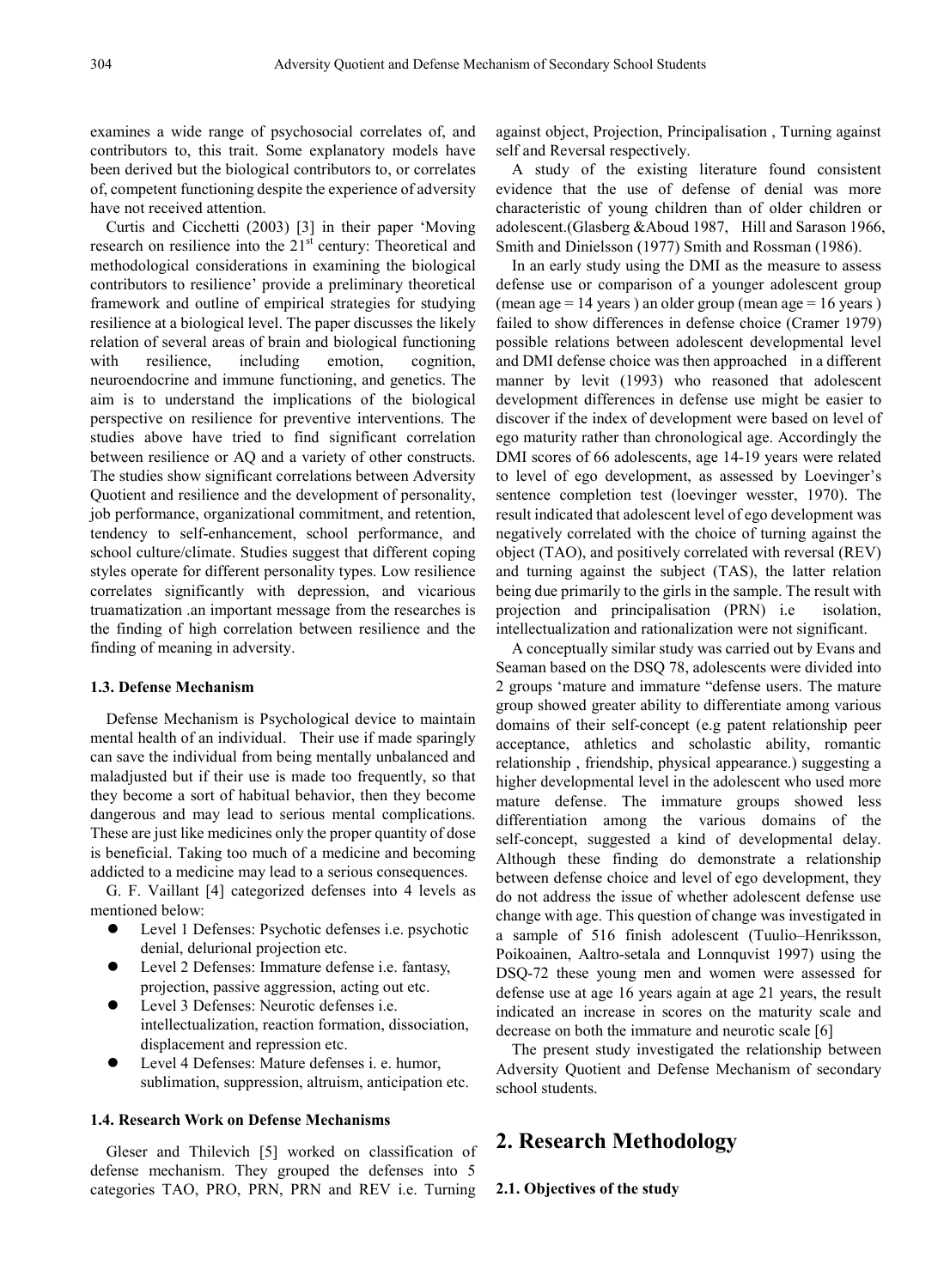2.1.1. To find Out Relationship Between Adversity Quotient and Defense Mechanism (I.E. TAO, PRO, PRN, TAS and REV) of Secondary School Students.

- Correlation between AQ and TAO Turning against Object for the (complete sample, boys and girls).
- Correlation between AQ and Projection PRO for the (complete sample, boys and girls.)
- $\triangleright$  Correlation between AQ and Principalisation PRN for the (complete sample, boys and girls.)
- $\triangleright$  Correlation between AQ and Turning against self TAS for the (complete sample, boys and girls.)
- $\triangleright$  Correlation between AQ and Reversal REV for the (complete sample, boys and girls.)
- 2.1.2. To find Out Differences Between AQ Scoreof Boys and Girls.
- 2.1.3. To find Out Differences Between Defense Mechanism Score of Boys and Girls.

#### **2.2. Hypotheses**

- 2.2.1. There is no Significant Relationship Between AQ and Defense Mechanism (i. e. TAO, PRO, PRN, TAS, REV) of Secondary School Students.
- 2.2.2. There is no Significant Difference Between AQ of Boys and Girls.
- 2.2.3. There is no Significant Difference Between Defense Mechanism of Boys and Girls.

#### **2.3. Sampling and Sample**

In the present research, Sample of 307 (151 boys and 156 girls) secondary school students, from four schools of Uran region, Raigad District, Maharashtra state (India) were selected. Simple random sampling technique was used for the selection of schools and cluster sampling technique was used for selection of students.

#### **2.4 Data Collection Tools**

2.4.1 Adversity Response Profile (ARP) Developed by Dr. Paul Stoltz, 1997.

This is a copyrighted tool. It is self rating questionnaire designed to measure an individual's style of response to adverse situations. The ARP describes fourteen scenarios. Each scenario is followed by four questions and each question is to be answered on a five point bipolar scale. Each of the four answers is scored on a different scale. There are therefore, four scales of ten questions each. The four scales of AQ are Control, Ownership, Reach and Endurance. Total score of AQ can ranges between 40 to 200. Reliability of AQ scale is as follows i.e. Control =  $0.77$ ; Ownership =  $0.78$ ; Reach =  $0.83$ ; Endurance =  $0.86$  and for total AO score it is 0.86.

2.4.2. Defense Mechanism Inventory by Dr. N.R. Mrinal and Dr. Uma Mrinal

It is a self rating questionnaire. The inventory consists of ten stories. After reading each story, one has to respond to four questions corresponding to following four types of behavior evoked by the situation described in the story (Proposed actual behavior, impulsive behavior, thoughts and feelings etc). The tool deals with five clusters of Defense Mechanisms i.e. Turning against Object (TAO), Projection (PRO), Prinicipalsation (PRN), Turning against Self (TAS) and Reversal (REV) etc. Five responses are provided for each question. Each response representing one of the five defense mechanisms listed above. Reliability of  $TAO = 0.86$ ;  $PRO = 0.80$ ;  $PRN = 0.82$ ;  $TAS = 0.87$  and  $REV = 0.92$ 

#### **2.5. Statistical Techniques**

Pearson 'r' was used to ascertain the relationship between Adversity Quotient and Defense Mechanism and 't' test was used to find out differences between the AQ level of boys and girls and defense mechanism score among boys and girls.

| Sample size | Variables | Defense mechanism | <b>TAO</b> | <b>PRO</b> | <b>PRN</b> | <b>TAS</b> | <b>REV</b> |
|-------------|-----------|-------------------|------------|------------|------------|------------|------------|
| 307         | Adversity | Total             | $-0.072$   | $-0.061$   | 0.083      | O.042      | 0.04       |
|             | Ouotient  | sample            | N.S.       | N.S.       | N.S.       | N.S.       | N.S.       |
| 151         | AQ        | <b>Boys</b>       | $-0.31$    | $-0.059$   | 0.064      | 0.042      | 0.033      |
|             |           |                   | N.S.       | N.S.       | N.S        | N.S.       | N.S.       |
| 156         | AQ        | Girls             | $-0.124$   | $-0.06$    | 0.104      | 0.084      | 0.044      |
|             |           |                   | N.S.       | N.S.       | N.S.       | N.S.       | N.S.       |

**Table 1.** Correlation between Adversity Quotient and Defense Mechanism

(Level of significance at 0.05 Level)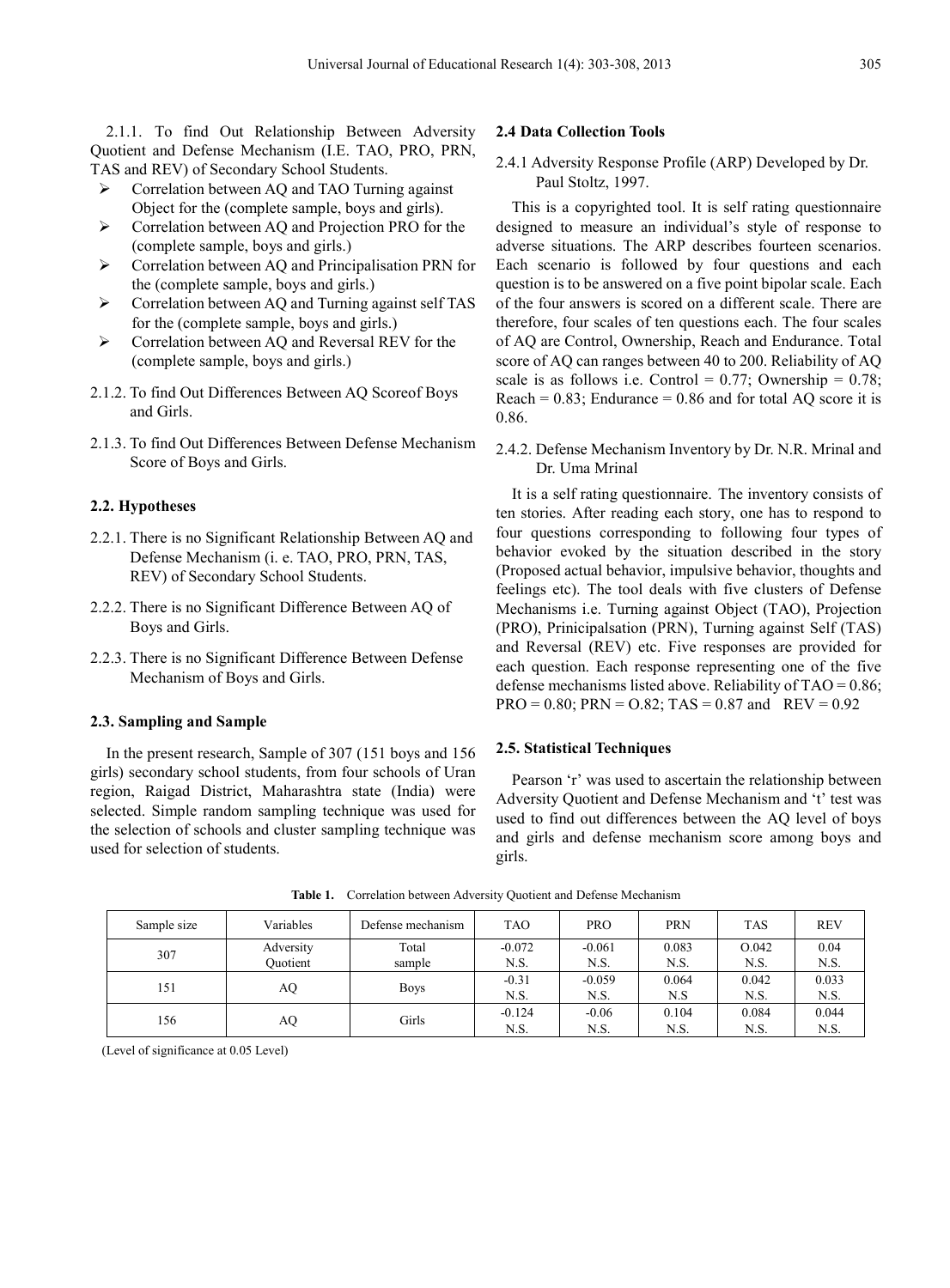## **3. Findings and Discussion**

Finding related to relationship between Adversity Quotient and Defense Mechanism

3.1.1. Finding Related to Relationship of Adversity Quotient and TAO Defense Mechanism

The obtained value of 'r' for the complete sample, boys and girls is -0 072, -0.31, and -0.124 respectively. The tabulated 'r' is greater than the calculated value of 'r'. Therefore the null hypothesis is accepted. It indicates that there is no significant correlation between AQ and DM. A negative value of 'r' implies that an increase in AQ score will have corresponding decrease in the score of TAO i.e. an increase in the ability to handle adversity reduces the chances of using Turning against object (TAO) defense Mechanism. Turning against object is a destructive type of defense mechanism. In this category the person does something as a substitute for something else. Such classical defenses as identification with the aggressor and displacement can be placed in this category. This class of defenses deals with conflict through attacking a real or presumed external frustrating object. Whereby person expresses his or her feelings indirectly to an object. Sometimes it happens that certain people do not find any substitute for their aggression. In such cases suicide is committed

#### 3.1.2. Findings Related to Relationship of AQ and Projection (PRO) Defense Mechanism

The obtained value of 'r' is for the complete sample is -0.061, for boys -0.059, for girls -0.06 which is not greater than the tabulated value of 'r'. Therefore the null hypothesis is accepted. It indicates that there is no significant correlation between Adversity Quotient and Projection defense mechanism of boys and girls. The calculated value of 'r' for the total sample, boys and girls are shows negative values. Negative value indicates as the AQ score increases, corresponding PRO score decreases. The Projection includes the defenses which justify the expression of aggression towards an external object through first attributing to it, without unequivocal evidence, negative intent, or characteristics. It means to project one's feelings, thoughts' hopes, ambitions, frustrations, fears, interest and urges on some external objects, the common tendency to blaming other for our mistakes is example of projection. Projection (PRO) is an immature Defense Mechanism. It can be said that students with higher AQ, handles adversity in a better way and use PRO Defense Mechanism in a lesser extent. It supports the concept of Ownership one of the component of Adversity Quotient.

#### 3.1.3. Findings Related to Relationship of AQ and Principalisation (PRN) Defense Mechanism

The obtained value of 'r' is 0.083 for the total sample, 0.064 for boys and 0.104 for girls which is not greater than the tabulated value of 'r'. Therefore the null hypothesis is

accepted and it can be said that there is no significant relationship between the AQ and PRN defense mechanism of secondary school students.

The obtained value is positive and indicates positive relationship between AQ score and PRN score of secondary school students at negligible level. Defenses such as intellectualization, isolation, and rationalization fall into this category. Since there is a negligible positive correlation, it can be said that with the increase in AQ, there may corresponding increase in PRN. However intellectualization, isolation and rationalization defense mechanisms are mature defense mechanism. Intellectualization concentrating on the intellectual components of the situations as to distance oneself from the anxiety provoking emotions associated with this situation, at the same time rationalization is the process of constructing a logical justification for a decision that was originally arrived at through a different mental process. It attempts to justify something which is an otherwise unjustified.

#### 3.1.4. Findings Related to Relationship of AQ and Turning Against Self (TAS) Defense Mechanism.

The obtained value of 'r' is for the total sample 0.042, for boys 0.042 and for girls 0.084 the tabulated 'r' is greater than the calculated 'r', the null hypothesis is accepted. Therefore it can be said that there is no significant relationship between the AQ Score and the TAS Score of secondary school students. Thus in other words, it can be said that higher AQ students take the responsibility of problems. Turning against self class are those defenses that handle conflict through directing aggressive behavior towards him/her self. Masochism and auto sadism are examples of defensive solution in this category.

## 3.1.5. Findings Related to Relationship of AQ and Reversal (REV) Defense Mechanism.

The obtained value of 'r' is 0.04 for complete sample, 0.03 for boys and 0.04 for girls. Since the tabulated 'r' is greater than the calculated 'r', the null hypothesis is accepted. Therefore it can be said that there is no significant relationship between the AQ and the REV Defense Mechanism of secondary school students. The reversal class includes defenses that deal with conflict by responding in a positive or neutral fashion to a frustrating object which might be expected to evoke a negative reaction. Defenses such as negation, denial, reaction formation and repression are subsumed under this category. Denial means refusing to perceive the more unpleasant aspects of external reality, Reaction formation is the converting of unconscious wishes or impulses that are perceived to be dangerous into their opposites. It is to substitute opposite reaction formation which causes anxiety. Here the person thinks, and acts in a manner directly opposite to the unconscious impulse. In reaction formation the unconscious desire is socially unacceptable but in his conscious state the person may protest against it openly. Repression is the process of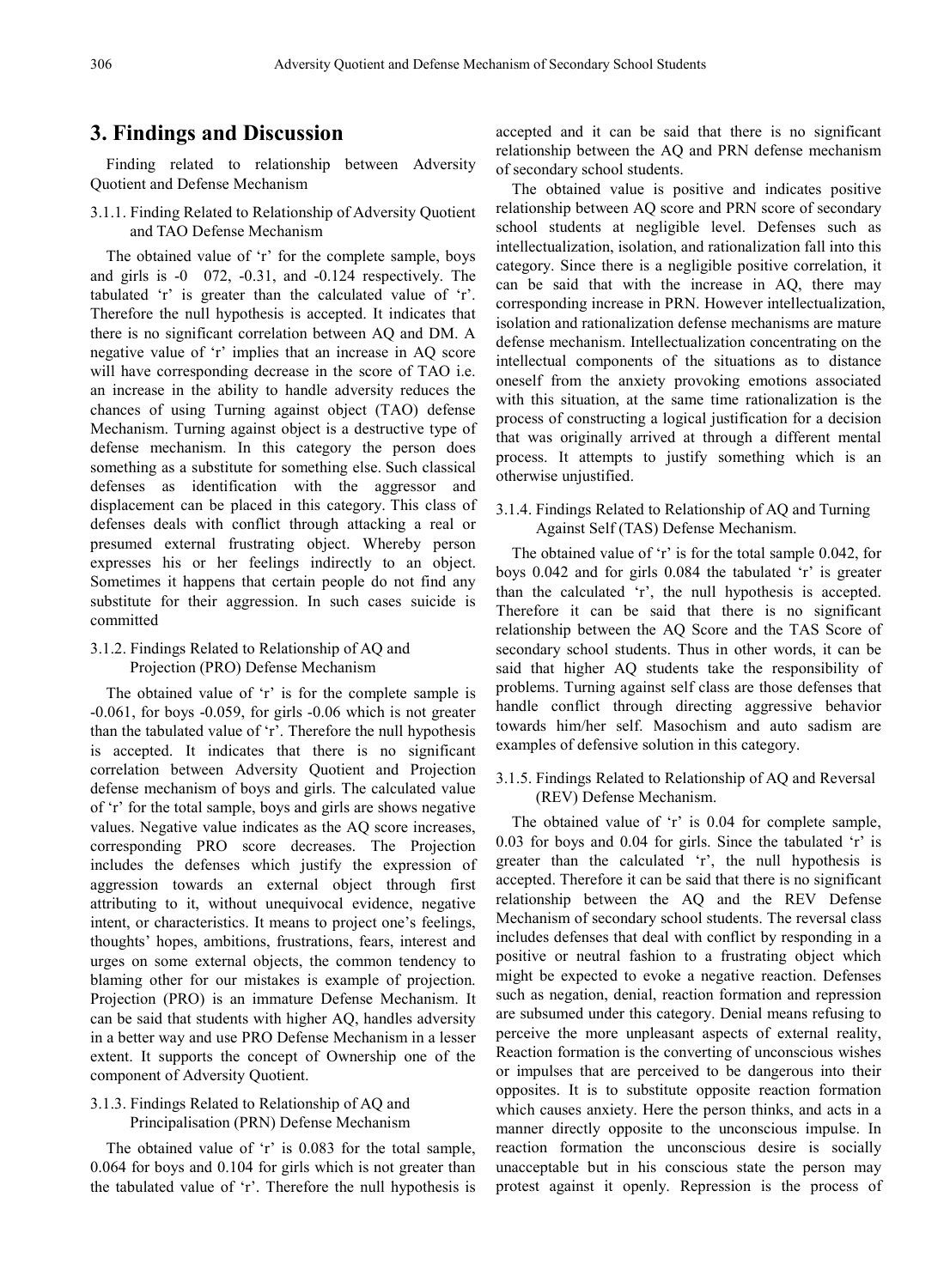pulling thought into the unconscious and preventing painful or dangerous thoughts from entering unconsciousness. It is a process of unconscious forgetfulness of our unpleasant and conflict producing emotions and desires. and the do the opposite of that which should be done. The above defense mechanism is destructive defense mechanism. The high score of AQ people do not use REV defense mechanism in the adverse situation.

| Table 2    | $Box = 151$ |           | $Girl = 156$ |           | $\cdot$ <sub>t</sub>          | L. O. S.            |
|------------|-------------|-----------|--------------|-----------|-------------------------------|---------------------|
| Variables  | Mean        | <b>SD</b> | Mean         | <b>SD</b> | $\cdot$ <sub>t</sub><br>value | At<br>$0.05 = 1.97$ |
| AO         | 133.19      | 12.03     | 133.8        | 10.83     | 0.466                         | N.S                 |
| <b>TAO</b> | 42.02       | 5.45      | 42.1         | 4.78      | 0.137                         | N.S                 |
| <b>PRO</b> | 39.21       | 4.22      | 38.7         | 4.68      | 1.00                          | N.S                 |
| <b>PRN</b> | 41.66       | 4.07      | 41.9         | 3.68      | 0.541                         | N.S                 |
| <b>TAS</b> | 39.21       | 4.15      | 39.2         | 4.42      | 0.02                          | N.S                 |
| <b>REV</b> | 37.9        | 4.57      | 38.04        | 4.86      | 0.26                          | N.S                 |

**Table 2.** Comparison of boys and girls in the scores of Adversity Quotient and Defense Mechanism

### **3.2. Finding for Comparison of AQ Score of Boys and Girls**

In the present research, the mean of AQ is 133.19 for boys and 133.80 for girls. Thus there are not many differences in the score AQ of boys, girls. The calculated value of 't' is not greater than tabulated value of 't' therefore the null hypothesis is accepted and it can be said that there is no differences between the boys and girls in the level of Adversity Quotient.

## **3.3. Findings for Comparison of Defense Mechanism of Boys and Girls**

The calculated 't' value is not significant. Therefore the null hypothesis is accepted. On the basis of findings for comparison between defense mechanisms of boys and girls, it can be said that there is no difference between the defense mechanisms of boys and girls. India is democratic country. After the exposure of Globalization, Westernalisation and Liberalization has brought up many changes in set up of the society. Nowadays most of the parents try to maintain equality among the children. Women's empowerment concept has impact on the education. Girls get equal opportunity in choosing their own field of education or major decisions in their life.

The present research has proved that there is no difference between boy and girl students in terms of intelligence, decision making ability and risk taking ability etc.

# **4. Conclusion**

In the present research, it is seen that the mean of AQ for complete sample is 133.49, mean for boys is 133.19 and mean for girls is 133.80. The mean of AQ of secondary students is very low and even it does not meet the average AQ of 145- 164. Looking at above result of AQ and its level, almost 90% students are below the average AQ. It focuses on the reframing the role of education system, teachers, administrators and curriculum developers to bring necessary changes in the existing system to increase Adversity Quotient of the secondary school students. The role of education system is to build healthy mental health of the students because defense mechanism cannot take the place in sound and healthy personality. Students should not feel the need of use of these defense mechanisms. Students should be equipped with better abilities, life skills so that they can overcome adversities in their life successfully. The component of AQ i.e. Control, Ownership, Reach and Endurance are global predicator of success. It reflects high level of resiliency characteristics in adverse situation. The school system should implement life skills programmes and increase Adversity Quotient awareness among the students.

# **Appendix**

## **Books**

Best J. & Kahn J, Research in Education, Ninth Edition, , Prentice Hall of India Pvt Ltd. (page no. 351 to 373, page no. 378 to 382) , New Delhi 2004.

Buch M.B. Fifth Survey of Research in Education, New Delhi NCERT,1992.

Dr J.S. Walia, Psychology of Teaching and Learning process Paul Publishers January (page no. 412 to 415), 2005.

Garrett H. & Woodworth R. Statistics in Psychology and Education, Vakils, Feffer and Simons Ltd., 1986.

Lokesh Koul, Methodology of Educational Research, Vikas Publication House, (page no. 220 to 303), Delhi, 2004.

Mrs. Maria Milagris, The Advance Education Psychology, First Edition, Himalaya Publishing House (page no 599 to 601), 2008.

Stoltz Paul G., Adversity Quotient @work Harper Collins publisher, Publishing Pvt. Ltd. (page no. 56 to 80), New York , 2000.

## **REFERENCES**

- [1] Daily News Paper 'Sakal', Pune Edition, 4<sup>th</sup> February 2010 and Daily News Paper 'Sakal', Pune Edition, 6<sup>th</sup> April 2010.
- [2] Stoltz Paul. G., 1997, Adversity Quotient: Turning obstacles into opportunities, New York, John Wiley and Sons, (page no. 3 to 86)